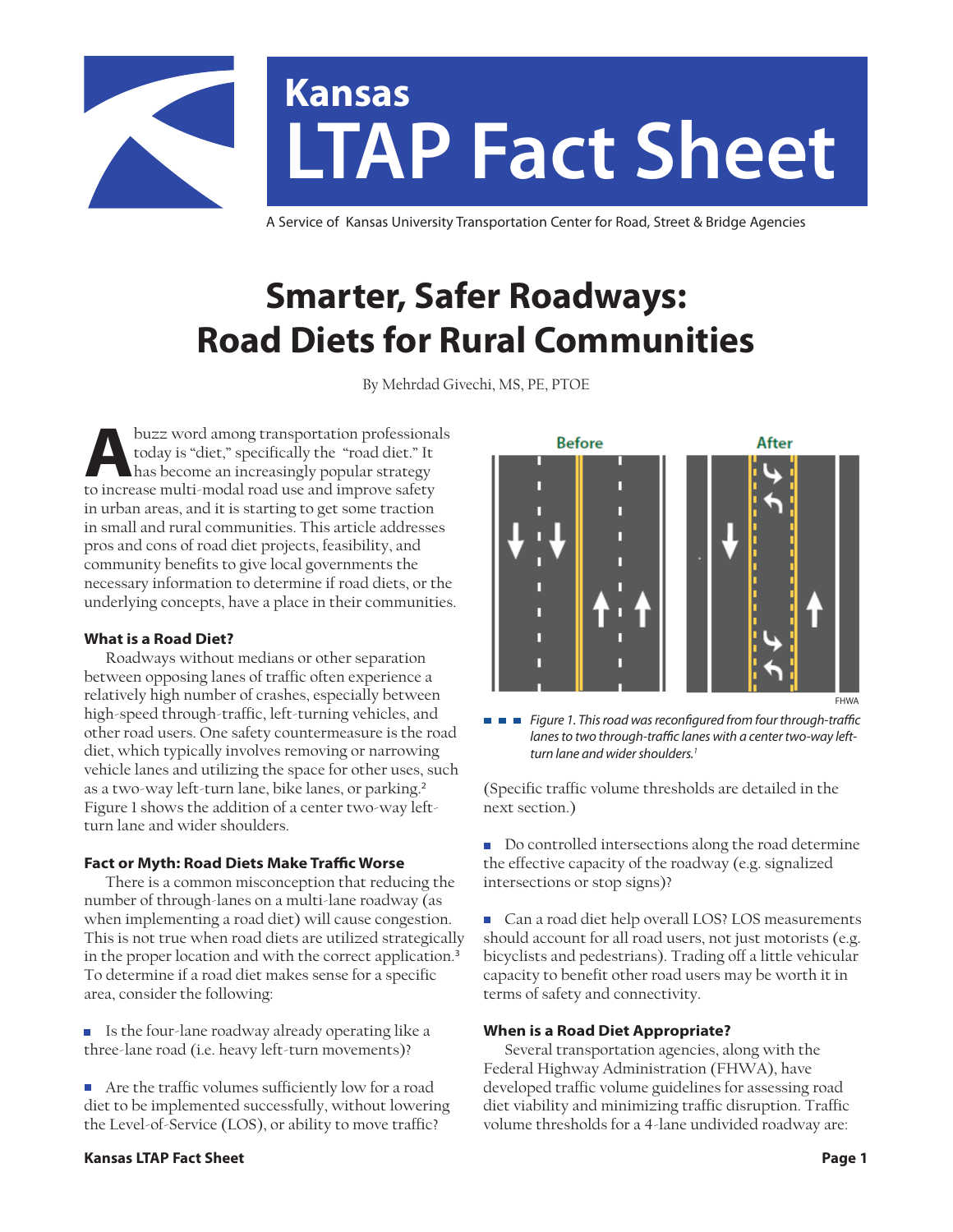**Less than 10,000 ADT (Average Daily Traffic): Great** candidate in most cases; capacity will most likely not be affected.

10,000 – 15,000 ADT: Good candidate in many cases. Conduct intersection analysis and consider signal retiming to determine any effect on capacity.

15,000 – 20,000 ADT: Good candidate in some cases. Conduct a corridor analysis. Capacity may be affected depending on the "before" condition.

Greater than 20,000 ADT: Complete a feasibility study to determine whether this is a good candidate. There are some examples nationwide that road diets have been successful with ADTs as high as 26,000. Capacity may be affected.<sup>5</sup>

Other types of data that may be useful in a road diet feasibility study include: lane widths, speed limits, crash data, land use, number of access points, and road surface type.

# **Factors to Consider**

 LOS is one measure of road diet suitability, but the overall considerations, as with any road project, are safety, cost efficiency, and quality of life.

*Safety* – Road diets can make the roadway environment safer for all users by reducing the number of conflict points, potentially reducing crash frequency. Figure 2 identifies conflict points before and after a road diet.



**Three-Lane** 

**Four-Lane Undivided** 

*Figure 2. This road diet reduces the number of cross-traffic*  - - *conflict points from eight to four (top) and improves visibility for left-hand turns (bottom).4*

FHWA

*Cost efficiency* – Road diets make efficient use of the existing roadway cross-section, accomodating other modes (sidewalks, bike lanes) without having to acquire additional right-of-way. They can be implemented in conjunction with planned reconstruction or overlay projects to maximize safety and operational benefits, often at only the cost of restriping.

| <b>Road Diet Pros</b>                                                                                                                                                                       | <b>Road Diet Cons</b>                                                                                                                                                                                                                               |
|---------------------------------------------------------------------------------------------------------------------------------------------------------------------------------------------|-----------------------------------------------------------------------------------------------------------------------------------------------------------------------------------------------------------------------------------------------------|
| <b>Slows Traffic:</b> Road diets can eliminate speeding and merge-<br>and-weave driving. Slower traffic in downtown areas encourages<br>shopping/economic development and cautious driving. | Slows Traffic: All through-traffic in one direction must travel in<br>one lane instead of two and is therefore limited by the speed of<br>the slowest driver.                                                                                       |
| <b>Improves Safety:</b> Crashes due to left-turning movements from<br>through-travel lanes are reduced because movements have been<br>moved to center turn lane.                            | <b>Difficult Entry:</b> Cars may have difficulty pulling onto the roadway<br>from driveways or side streets if traffic volumes are high (above<br>15,000 vehicles per day) due to lack of gaps in the travel lane,<br>especially during peak hours. |
| <b>Complete Street:</b> Existing right-of-way can be utilized for other<br>uses, such as bicycle lanes, parking or streetscape enhancements.                                                | <b>Level-of-Service:</b> Slightly reduces roadway capacity due to loss<br>of a through-lane in each direction.                                                                                                                                      |
| Cost-Effective: Diets are an inexpensive roadway fix, especially<br>when part of an existing repaving project.                                                                              | Sharing the Road: If a bus runs on the road, after a road diet,<br>all traffic will stop when bus stops for passengers because cars<br>cannot pass bus in a second through-lane.                                                                    |
| Lane Improvement: By reducing the number of lanes, lane width<br>can be improved to standard 12 feet in areas where lanes may be<br>too narrow and not meeting standards.                   | Driver Expectations: Motorists accustomed to 4 lanes on the<br>road will have to adjust to the 3-lane configuration.                                                                                                                                |

# *Figure 3. Pros and Cons of Road Diets* <sup>6</sup>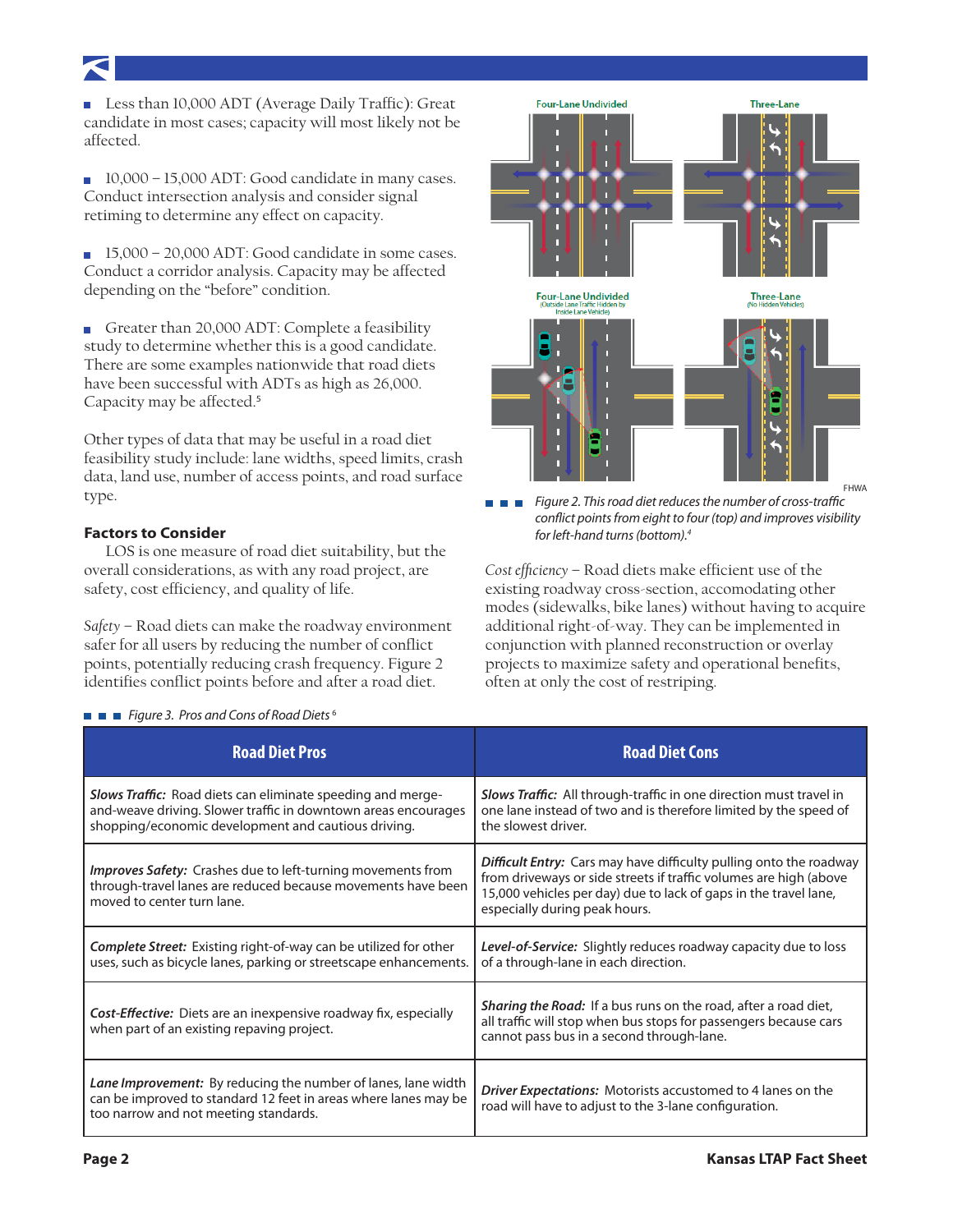# **Candidates for Road Diets in Genesee County, Michigan**

*Figure 4. A technical report from Genesee County, Michigan includes profiles of major corridors rated by their road diet suitability.7*

# **Complete Streets 4 to 3 Lane Conversion Study**

### **Carpenter Road**

From: Clio Rd To: Fleming Rd Number of Signals: 1 Driveways and Side Streets: Some Land Use: Residential, Commercial Left Turn Lane: Clin Speed Limit: 35 Width Inside Lane: 12 Width Outside Lane: 12 Total Width: 50 **Bus Route: Yes High ADT: 8713** Low ADT: 6752





# Recommendations \*\*\*\*

2008-2013 Crash Data

Rear End Crashes: 5 Read End - Left Turn Crashes: 0 Head On - Left Turn Crashes: 0 Side-Swipe Crashes: 1 **Total All Crash Types: 10** Crashes per mile per year: 3.33

This is a good candidate for a road diet. The traffic count is within the range appropriate for a road diet. Two high schools are located on this corridor, so it would benefit from traffic calming and bike lanes. The section of Carpenter Road between Dupont and Saginaw was recently converted to a three-lane road, and it would be good to convert the rest of the corridor.

Genesee County MPC

*Quality of Life* – Road diets make wide streets more livable and easier to cross when on foot, providing a complete street environment.

# **Safety Benefits of Road Diets**

One of the most important benefits of a road diet is improved safety for all road users. There are safety advantages to a 4-to-3 lane road reconfiguration, as seen in Figure 2. The National Cooperative Highway Research Program (NCHRP) reported crash reduction rates of 19 to 47 percent in a study of 4-to-3 lane reconfigurations with a center two-way left-turn lane.<sup>8</sup>

The NCHRP study also reported fewer rear-end and left-turn crashes by using the two-way left-turn lane and fewer right-angle crashes with side street motorists, as they only need to cross three lanes of traffic instead of four. A reconfigured road also simplifies road scanning and gap selection for motorists making left-turns from side streets onto the mainline.

 One effect of a road diet can be slower traffic, which can be both an asset and a disadvantage, as seen in the pro-con list in Figure 3. With only one through-lane each way, traffic tends to slow down. The reduced speed

# **Kansas LTAP Fact Sheet Page 3**

differential means fewer and less severe crashes.

Road dieting can also provide opportunities to install bike lanes within the existing cross section and allocate "leftover" roadway width for on-street parking, transit stops, or other functions.

# **Road Diets in Small and Rural Communities**

There are no comprehensive studies of the effectiveness of road diets in rural or small communities compared to urban ones. Jack Messer, director of planning and development for the City of Overland Park, Kansas said it is difficult to generalize road diets as particularly good or bad for smaller communities. "It's important to understand the context of the environment and the specific issue to be resolved," he said.

Messer went on to explain the various reasons for considering a road diet, including: addressing a perceived or real speeding issue, providing space within the right-ofway for other uses, designing roads that take pedestrians and bicyclists into consideration, enhancing road aesthetics, and developing parking.

"As you can see, any or all of these things are potentially relevant discussion points and would apply regardless of the size of cities," Messer said.<sup>9</sup>

With the growing popularity of road diets, several studies have been conducted to further examine their effectiveness in general. A study in Michigan assessed crash data to pinpoint roads that would benefit from a road diet. Rural communities like Storm Lake, Iowa have also had good experiences with road dieting.

# *Genesee County, Michigan*

After the Michigan state legislature passed a measure to encourage the development of Complete Streets in 2010, the Michigan Department of Transportation adopted a statewide policy and many municipalities followed suit. The Genessee County Planning Commission published a technical report exploring the use of road diets to achieve Complete Street goals.

According to the report, all types of crashes have declined on roads that were narrowed in recent years. Average annual reductions after conversions from four to three lanes were 31.8 percent for head-on crashes, 35.3 percent for rear-end crashes, and 32.8 percent for same-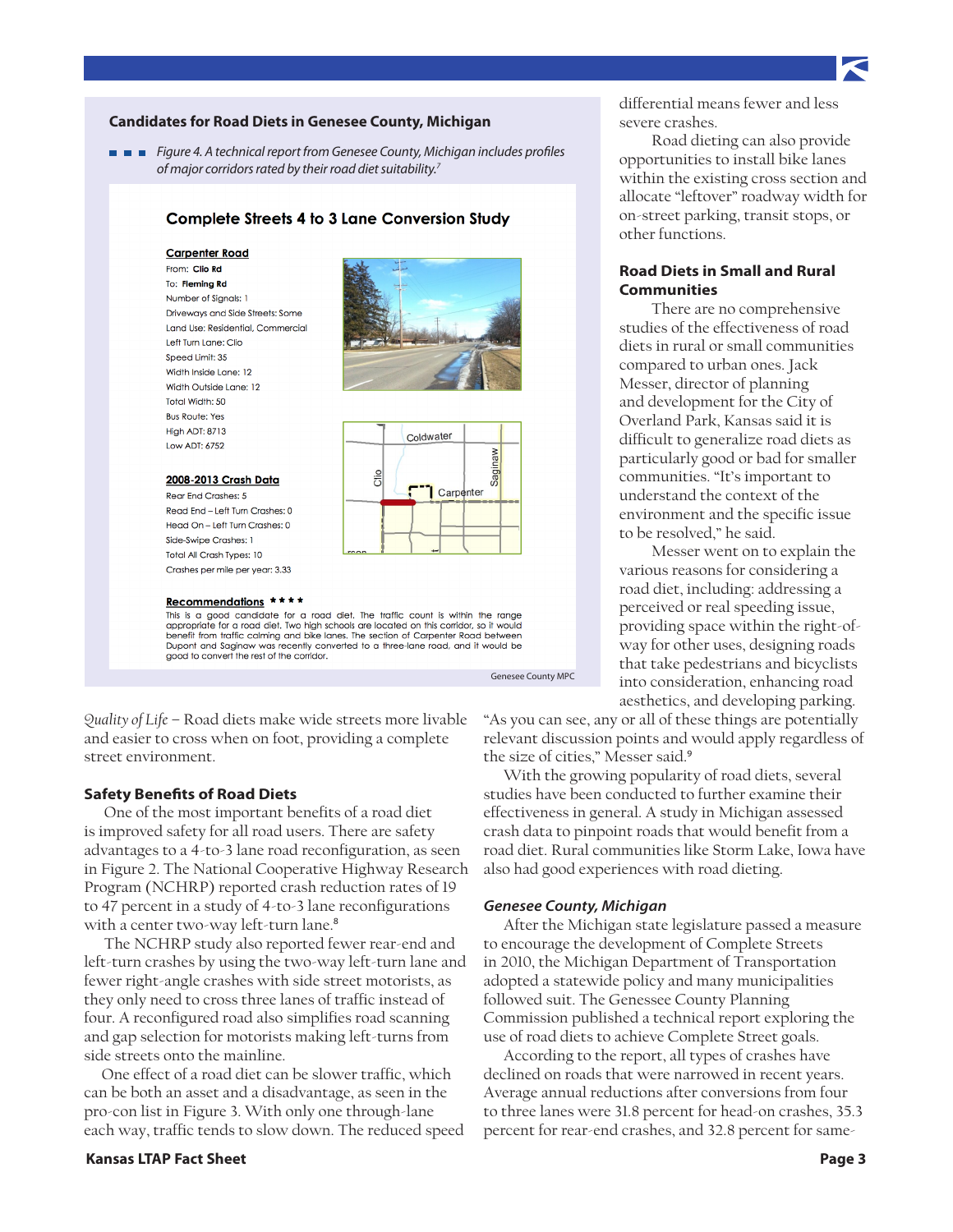# **Road Diet Options**

There are many options for using the space made available by removing lanes of through-traffic with a road diet. Popular uses for the space include: center two-way left-turn lane, street parking, bike lanes, and wider paved shoulders. Below are diagrams showing how space can be allocated in road diets.<sup>10</sup>



4-to-3 lane conversion with center two-way left-turn lane, bike lanes, and street parking



4-to-3 lane conversion with center two-way left-turn lane and bike lanes



4-to-3 lane conversion with center two-way left-turn lane, one designated bike lane (left) and one sharrow (shared lane marking, right), and street parking on both sides



4-to-2 lane conversion with median and buffered bike lanes

All Images: FHWA

side, side-swipe crashes.<sup>11</sup> County planners have been suggesting several existing four-lane roads as candidates for road diets because they currently carry less traffic than they were initiatlly designed to handle.

Some roads, like King Boulevard from Fifth Avenue to Welch Boulevard in Flint, MI, have already been narrowed, with wider shoulders or parking added with the extra right-of-way space.<sup>12</sup>

# *Storm Lake and Muscatine, Iowa*

Two cities in Iowa have also had positive experiences with the conversion of four-lane undivided roadways to a three-lane cross section. In 1996, the city of Storm Lake, Iowa converted a portion of Flindt Drive. This

roadway was 40 feet wide and had an ADT of 8,500 VPD (Vehicles Per Day).13 No formal before-and-after analysis has been done, but there was a generally positive public response to the conversion. City officials are also pleased with the traffic flow and increased safety on the roadway.

The city of Muscatine, Iowa had a similar experience with the conversion of Clay Street. City engineer Ray Childs reported a large reduction in accidents due to the conversion. In general, the Iowa Department of Transportation has started encouraging the conversion of four-lane undivided roadways to three-lane cross sections where safety is an issue.<sup>14</sup>